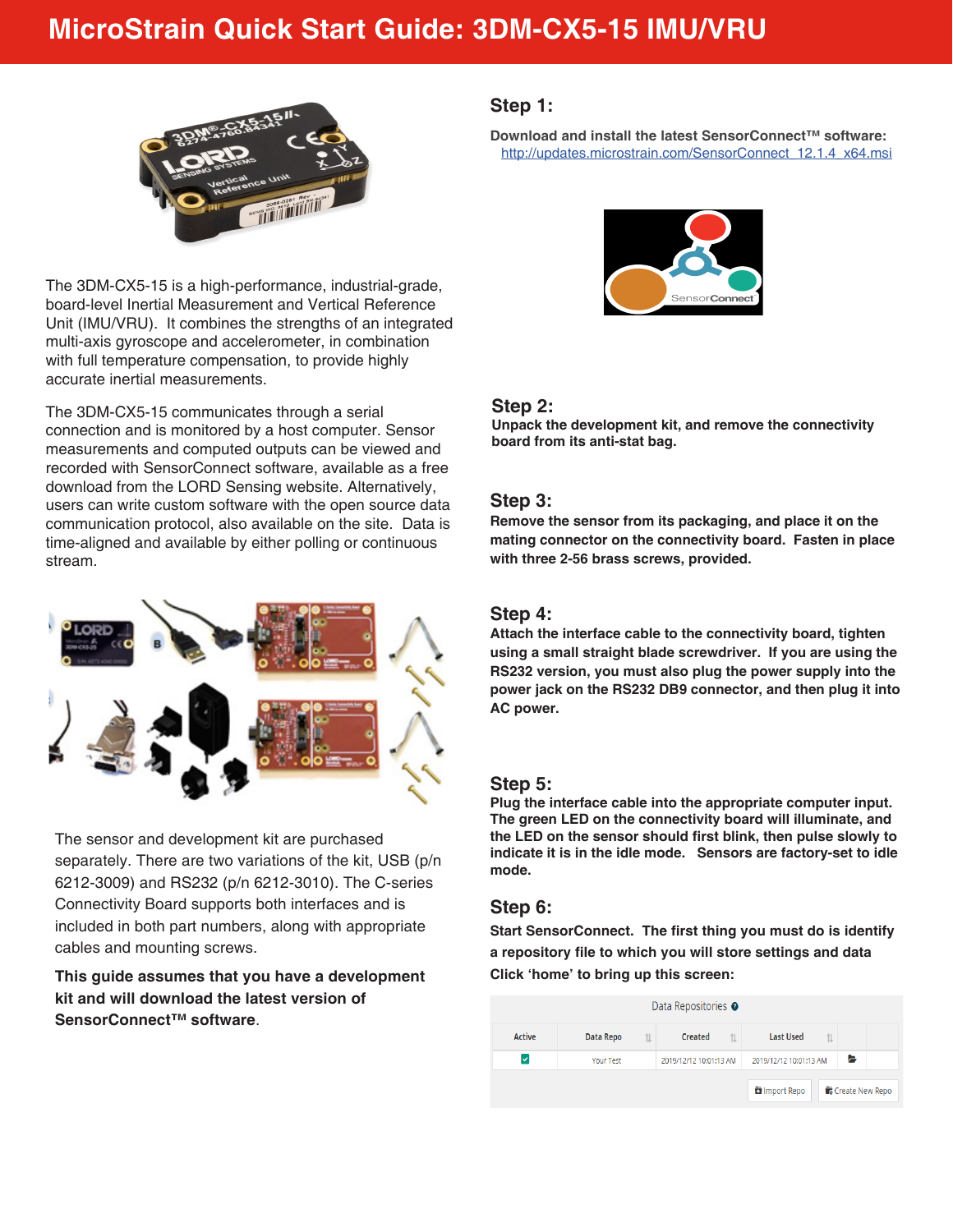# **MicroStrain Quick Start Guide: 3DM-CX5-15 Vertical Reference**

### **Step 7:**

**If you are using a USB interface, the sensor will initiate communications with SensorConnect automatically. This is indicated by a green dot just right of the sensor name. Click on 'devices' to see this on screen:**

| ● SensorConnect |                   |  |  |  |  |
|-----------------|-------------------|--|--|--|--|
|                 | Home Devices Data |  |  |  |  |
| $\vee$ local    |                   |  |  |  |  |
|                 | 3DM-CX5-15 84211  |  |  |  |  |
|                 |                   |  |  |  |  |
|                 |                   |  |  |  |  |

**If you are using RS232, click on Devices, and '+ Add Device'. This will bring up the following screen:**

|                 | USB devices are automatically discovered when plugged in. |        |             |      |  |
|-----------------|-----------------------------------------------------------|--------|-------------|------|--|
|                 | To add a TCP/IP or Serial device, use the form below.     |        |             |      |  |
|                 | Connection:                                               | TCP/IP | ٠           |      |  |
|                 | Found Network Devices                                     |        | IP Address: |      |  |
| Name            | <b>IP Address</b>                                         | Port   | Port:       | 5000 |  |
| W02000000090353 | 10.6.11.95                                                | 5000   |             |      |  |
|                 |                                                           |        |             |      |  |

**Select serial, and identify your serial port. Clicking the port select arrow should identify available comm's ports. Sensors are factory set to 115200 baud. Click Add Device, and Done:** 

| Connection: | Serial            | $\overline{\mathbf{v}}$  |  |
|-------------|-------------------|--------------------------|--|
|             |                   | v                        |  |
| Port:       | COM15             |                          |  |
| Baud Rate:  | 115200            | $\overline{\phantom{a}}$ |  |
|             |                   |                          |  |
|             | <b>Add Device</b> |                          |  |

# **Step 8:**

**Click on your device to see settings and operations:**

|                                                       | Options<br>Settings and operations for your device. |                                              |                              |  |  |
|-------------------------------------------------------|-----------------------------------------------------|----------------------------------------------|------------------------------|--|--|
|                                                       | Devices / 3DM-CX5-15 84211                          |                                              |                              |  |  |
|                                                       | Control                                             |                                              |                              |  |  |
| 3DM-CX5-15 84211                                      |                                                     | H                                            | Đ                            |  |  |
| Model<br>3DM-CX5-15<br>6274-4260                      | Sampling                                            | Set To Idle                                  | Resume                       |  |  |
| Serial<br>6274.84211                                  | Setup                                               |                                              |                              |  |  |
| Firmware<br>1.1.68                                    |                                                     |                                              | m                            |  |  |
| <b>Options</b><br>8g,300dps                           | Configure                                           | Initialize/Reset<br><b>Estimation Filter</b> | Save/Load<br><b>Settings</b> |  |  |
| Connection<br>Serial, COM7, 115200                    | Advanced                                            |                                              |                              |  |  |
| <b>Last Communication</b><br>2 minutes 31 seconds ago | E                                                   | Ρ.                                           |                              |  |  |
| <b>Last Known State</b><br>Unknown                    | Calibration<br>Report                               | <b>Monitor Bytes</b>                         |                              |  |  |

# **Step 9:**

**Click on sampling, + add channel field, and Attitude (Euler RPY). Set data rate to 10Hz. Then click "apply" and "start"**

#### **IMU**

| <b>Time Field:</b> $\sqrt{GBS}$ Correlation Timestamp | 10Hz                                  |  |
|-------------------------------------------------------|---------------------------------------|--|
| <b>Channel Field</b>                                  | <b>Data Rate</b><br>$10Hz$ $\sqrt{ }$ |  |
| Attitude (Euler RPY)                                  | 10Hz                                  |  |
| + Add Channel Field                                   |                                       |  |

# **Step 10:**

**Click on Data, and +Add Widget.**

SensorConnect

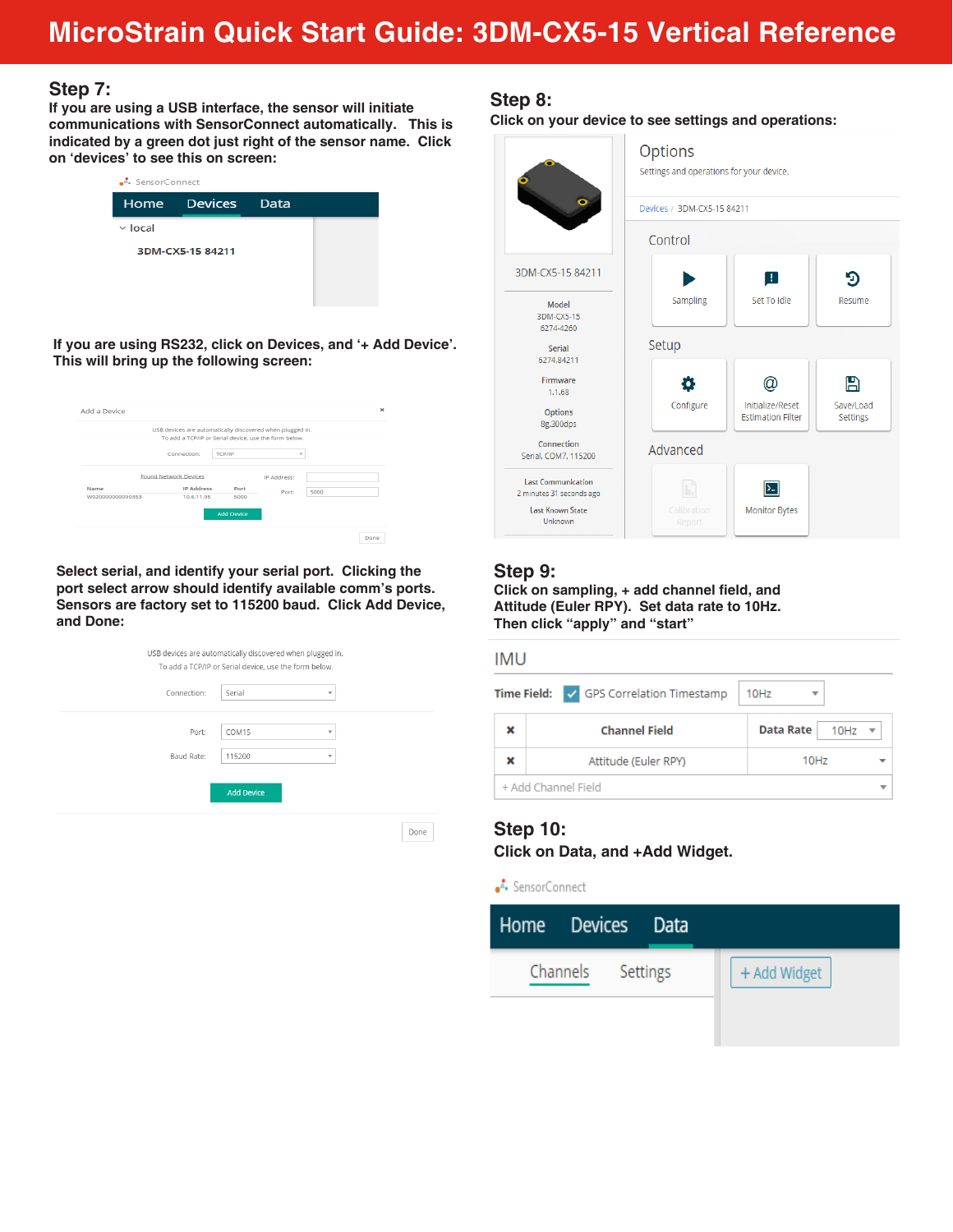# **Step 11: Click on 3D Model. Step 13:**

#### + Add Widget Dč  $-0.1138$ Radial Gauge Numeric Display **Time Series** Linear Gauge Channel Time Data  $\begin{array}{lll} \mathbf{u}_{\mathcal{M}}(\mathbf{x}) & \text{if $\mathcal{M}$ is $0, 0$} \\ \mathbf{u}_{\mathcal{M}}(\mathbf{x}) & \text{if $\mathcal{M}$ is $0, 0$} \\ \mathbf{u}_{\mathcal{M}}(\mathbf{x}) & \text{if $\mathcal{M}$ is $0, 0$} \end{array}$  $\frac{\log 200}{\log 200}$  . The filler  $\frac{1}{\log 200}$ 加工加工 FFT Gauge **Text Chart** Status Indicator Thermometer  $\label{eq:3} p\in\left[\begin{array}{cc} \mathbf{g} & \mathbf{g} \end{array}\right] \text{ if } \mathbf{g}\in\left[\begin{array}{cc} \mathbf{g} & \mathbf{g} \end{array}\right] \text{ for some } \mathbf{g}\in\left[\begin{array}{cc} \mathbf{g} & \mathbf{g} \end{array}\right]$ Note Histogram 3D Model Principal Strain Notes  $0.08 - 0.67 - 0.74$  $-0.92 -0.33 0.20$  $-0.38$   $0.67$   $-0.64$ Matrix Display Hold Ctrl | To Add Multiple Widgets

# **Step 12: Your screen will look like this:**



**Now let's get data into the model. Under Channels, click on local data, and click on your device. There should be a green dot alongside the sensor name, indicating that it's connected.**



**Clicking on your sensor will bring up a selection of data channels. Click on Roll, Pitch and Yaw:**



**Test the linkage to the widget aircraft...pick up the sensor, and move it in 3 axes. The plane should respond.** 

**Now you know that your sensor is working, and you're in command. Let's add some other widgets. Click on + Add Widget, and select Linear Gauge. Click on the Gauge icon, and select the Roll data channel.**